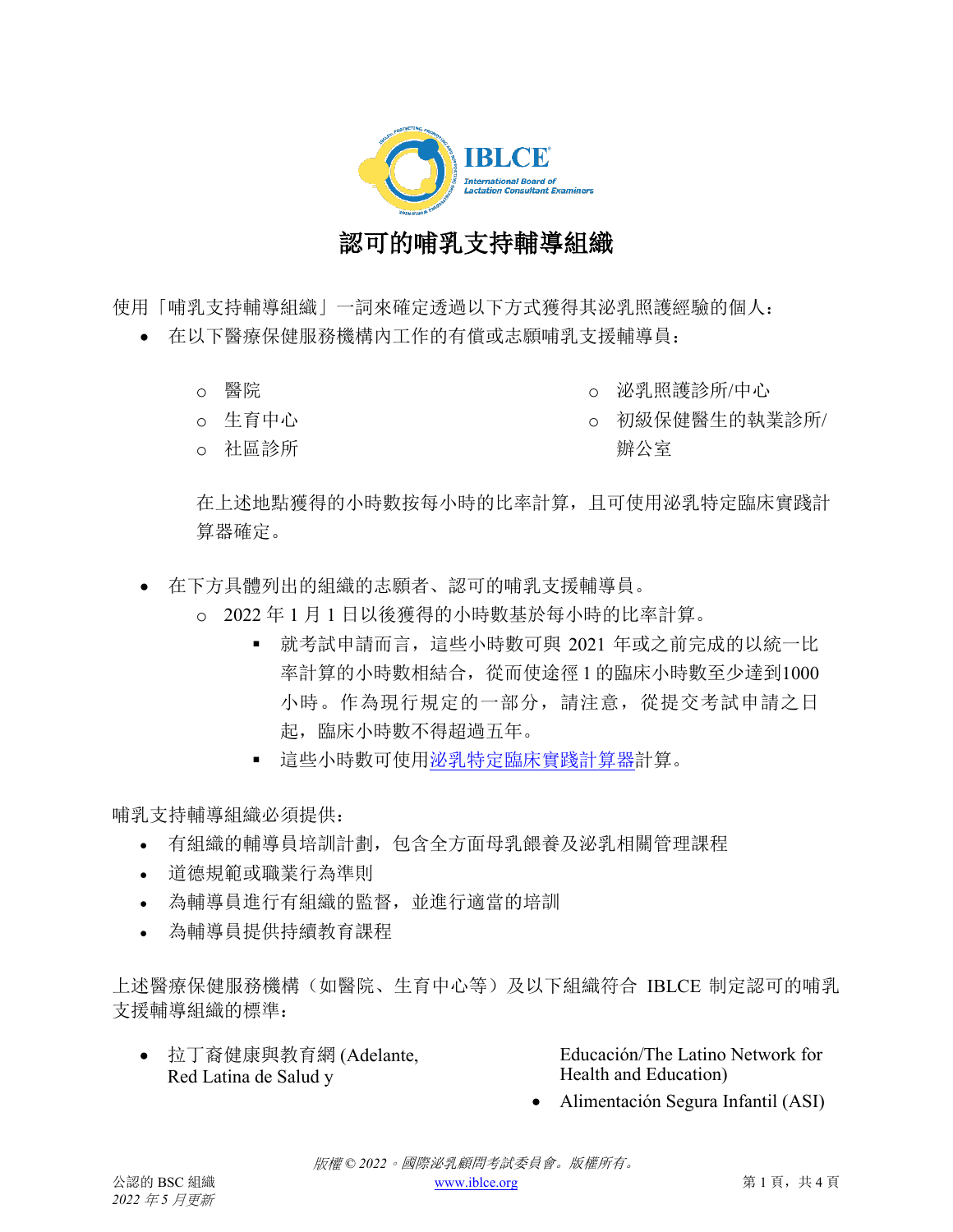- Allaitement Tout Un Art
- Allattamento e Dintorni APS
- 丹麥 (Ammenet Denmark)
- 瑞典母乳餵養母親支持團體 (Amningshjälpen)
- 英國母乳餵養母親協會 (Association of Breastfeeding Mothers, ABM, UK)
- 澳大利亞母乳餵養協會 (Australian Breastfeeding Association, ABA)
- 美國嬰兒咖啡廳 (Baby Café USA)
- 波士頓分娩教育協會之哺乳母親委 員會 (BACE – Nursing Mother's Council)
- Berkshire Nursing Families (BNF)
- Birth India
- BirthKuwait
- B.R.E.A.S.T. 4 Babes, Inc.
- 台灣母乳協會 (Breastfeeding Association of Taiwan)
- 中國餵愛工程 (Breastfeeding For Love Project - China)
- Breastfeeding Heritage and Pride
- 新加坡哺乳母親支持團體 (Breastfeeding Mothers' Support Group)
- 英國母乳喂養網絡 (Breastfeeding Network UK)
- 阿拉伯聯合酋長國的哺乳 (Breastfeeding Q&A UAE)
- 哺乳資源中心社區輔導員 (Breastfeeding Resource Center's Community Counselors)
- 美國哺乳 (Breastfeeding USA)
- Centre de Ressources pour la Naissance region Mauricie inc.
- Chantelait Inc
- 巧克力牛奶咖啡廳 (Chocolate Milk Café)
- 愛爾蘭協助團體 (Cuidiu Ireland)
- Custodi del Femminino
- 母乳醫生母親支援網絡 (Dr.MILK PhysicianMother Support Network)
- Forældre og Fødsel Denmark
- Joyfeeding Mothers -- 享喂母乳哺 育支持平台
- 科迪亞克島兒童營養與哺乳關懷中 心 (Kodiak KINDNESS)
- Lactation Education Resources (LER)
- Lactation University
- 國際母乳會 (LLLI)
- Latched Support
- Le Re-Lait Montmagny-L'Islet
- Lumos Cultural + Bianca Balassiano Amamentação
- MAMILA
- Message—Mother-support-group France for English speaking mothers
- 全球母親對母親 (Mom2Mom Global)
- 美國費耶特維爾媽媽村莊 (Momma's Village—Fayetteville)
- 台灣母親同儕支持團體 (Mother-2- Mother – Taiwan)
- 國家分娩信託基金 (National Childbirth Trust)
- 哺乳母親聯盟 (Nursing Mothers Alliance)
- Nourri Source
- Nourri Lait
- Ohio Parenting Collaborative
- Open Arms Perinatal Services Lactation Support Peer Counselor Program
- Project Milk Mission
- 哺乳姐妹會 (Sisters Who Breastfeed (SWB)
- 千里達及托巴哥母乳協會 (The Breastfeeding Association of Trinidad and Tobago)
- Touch of Gold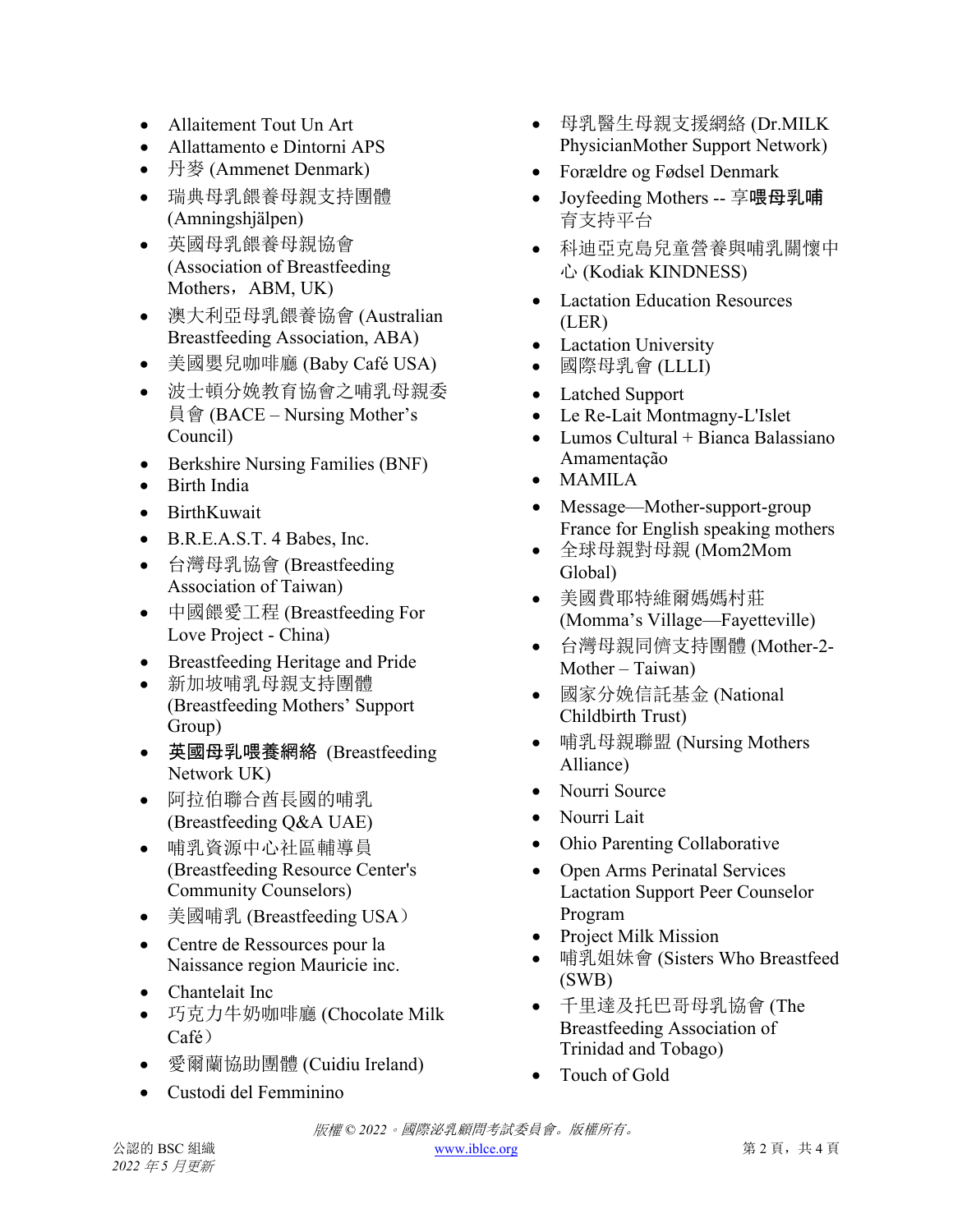## • 重要村莊網路 (Vital Village Network)

• Zulazu-Beit Daniel

IBLCE瞭解並非所有符合這些標準的哺乳支援輔導組織都列入此清單中。如欲瞭解更多有 關組織如何申請加入該清單的資訊,請使用 IBLCE 網站上的聯繫方式聯繫為您所在國家 提供服務的 IBLCE 地點。

此組織列表會定期更新。以下是 *2018* 年 *12* 月以來的變化摘要。

| 日期       | 增加                            | 刪除     | 其他變更        |
|----------|-------------------------------|--------|-------------|
| 2018年12月 |                               | 哺乳母親委員 |             |
|          |                               | 會      |             |
| 2019年2月  |                               |        | 哺乳母親諮詢委員會更名 |
|          |                               |        | 為哺乳資源中心社區輔導 |
|          |                               |        | 員           |
| 2019年6月  | 重要村莊網路 (Vital                 |        |             |
|          | Village Network)              |        |             |
| 2019年8月  | 中國餵愛工程<br>$\bullet$           |        |             |
|          | (Breastfeeding For            |        |             |
|          | Love Project - China)         |        |             |
|          | 母乳餵養母親協會                      |        |             |
|          | (Association of               |        |             |
|          | <b>Breastfeeding Mothers)</b> |        |             |
| 2019年11月 | Message-Mother-               |        |             |
|          | support-group France          |        |             |
|          | for English speaking          |        |             |
|          | mothers                       |        |             |
| 2020年2月  | 英國母乳喂養網絡                      |        |             |
|          | (Breastfeeding                |        |             |
|          | Network UK)                   |        |             |
| 2020年10月 | <b>Berkshire Nursing</b>      |        |             |
|          | Families (BNF)                |        |             |
| 2020年12月 | <b>Latched Support</b>        |        |             |
| 2021年2月  | Open Arms Perinatal           |        |             |
|          | <b>Services Lactation</b>     |        |             |
|          | <b>Support Peer Counselor</b> |        |             |
|          | Program                       |        |             |